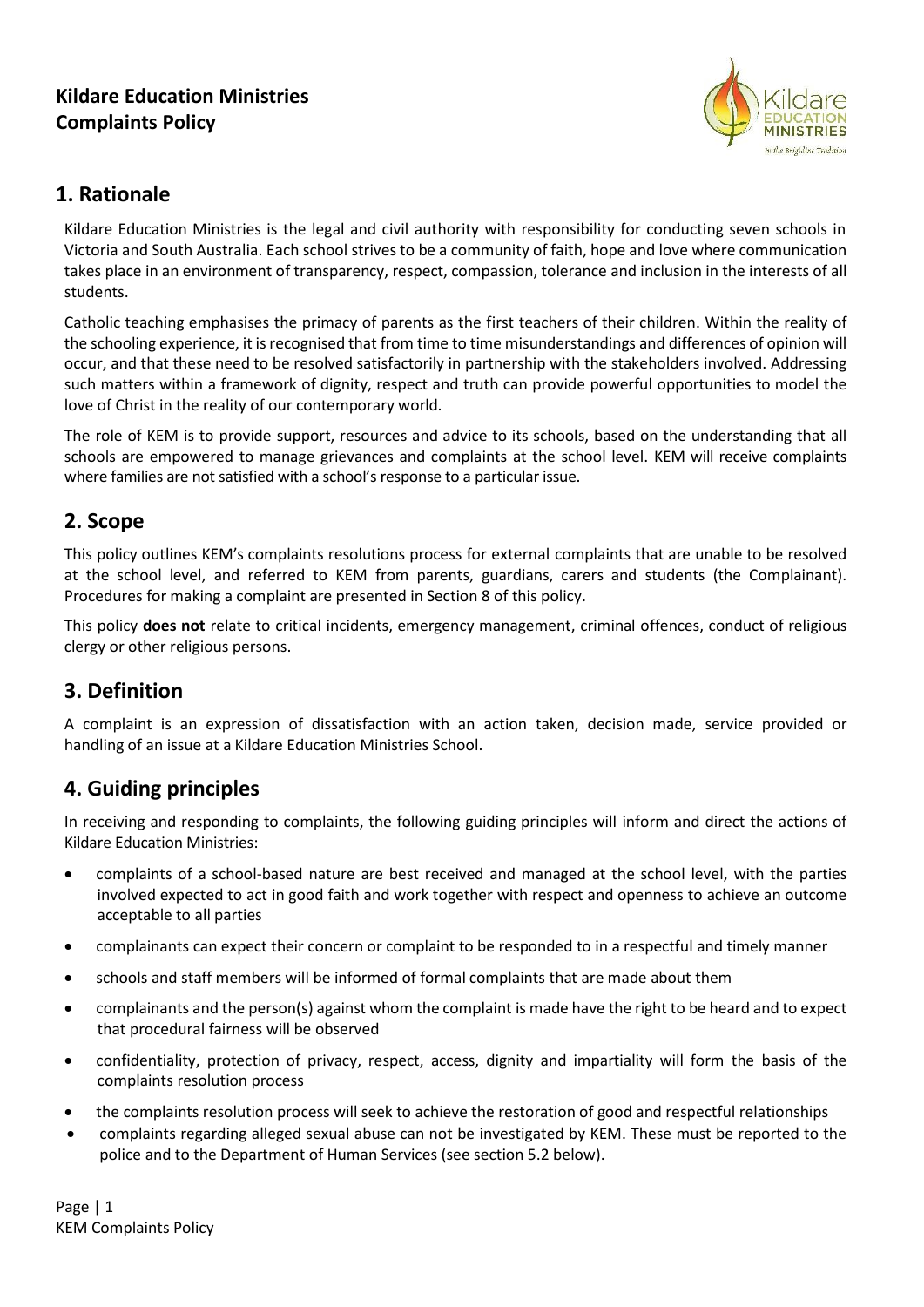# **5. Complaints against teachers and staff**

The nature of the complaint will determine who isthe most appropriate person or body to manage a complainant's concerns.

### **5.1 Misconduct or serious misconduct**

All complaints of alleged misconduct or serious misconduct by a teacher or staff member should be reported to the principal of the school. Complaints about teachers can also be reported to the Victorian Institute of Teaching (VIT), which is the regulator in relation to the registration and investigation of serious misconduct (including conduct which is of a physical or emotional nature) of all teachers in the state of Victoria. If unsure if the complaint constitutes serious misconduct by a teacher, contact the VIT on Telephone 1300 888 067 or email [vit@vit.vic.edu.au.](mailto:vit@vit.vic.edu.au) In South Australia contact can be made with the Teacher Registration Board of South Australia [\(https://www.trb.sa.edu.au/\)](https://www.trb.sa.edu.au/).

In some cases, certain actions which involve physical or emotional misconduct, such as unlawful assault or threats to the person, may constitute a criminal offence. These types of offences should be reported to and investigated by the police.

Initial consultation with the principal of the school is strongly recommended and may help to determine the appropriate course of action in these circumstances.

### **5.2 Child abuse (including sexual offences)**

There are legal obligations on all adults to report child abuse to police once a reasonable belief is formed that a sexual offence has been committed against a child. Failure to disclose a sexual offence against a child is a criminal offence under Section 327 of the *Crimes Act 1958 (Vic.)* and applies to all adults (18 years and over) in Victoria.

Complaints involving communication with children under 16 years by teachers, staff, or any other person to prepare or 'groom' a child for future sexual activity is a criminal offence under Section 49B (2) of the *Crimes Act 1958 (Vic.)* and must be reported to the police. The offence of grooming applies to any person aged 18 years or over and does not apply to communication between people who are both under 18 years of age.

#### **5.3 Complaints against principal of a school**

Complaints against the principal of a KEM school should be referred to Kildare Education Ministries. Complainants can be referred to the Chair, a Director or Executive Officer of the K E M Board. Alternatively, the complaint can be referred directly to the Trustees of Kildare Ministries (see contact details below).

Complainants may also choose to contact the relevant Catholic Education Office in the region or diocese in which the school is located. In most instances reports to Catholic Education Offices will be referred to Kildare Education Ministries, as the governing body of the College.

### **6. Complaints against clergy or other religious persons**

If the complaint relates to the clergy or other religious persons, the complainant should contact and seek advice from the Professional Standards Unit of the Vicar General's Office in the Archdiocese of Melbourne, 228 Victoria Parade, East Melbourne. Contac[t www.cam.org.au](http://www.cam.org.au/) or telephone 03 9926 5680. Contact can also be made with the Catholic Education Office in Ballarat on 5337 7135, the Catholic Education in Sandhurst on 03 5443 2377 or the Catholic Education Office in Sale on 5622 6600. In Adelaide, advice should be sought from the Catholic Education South Australia 08 8301 6600.

If the priest or religious person is a member of a religious order, the complainant should also contact the Provincial Head or Professional Standards Office of that congregation or religious order.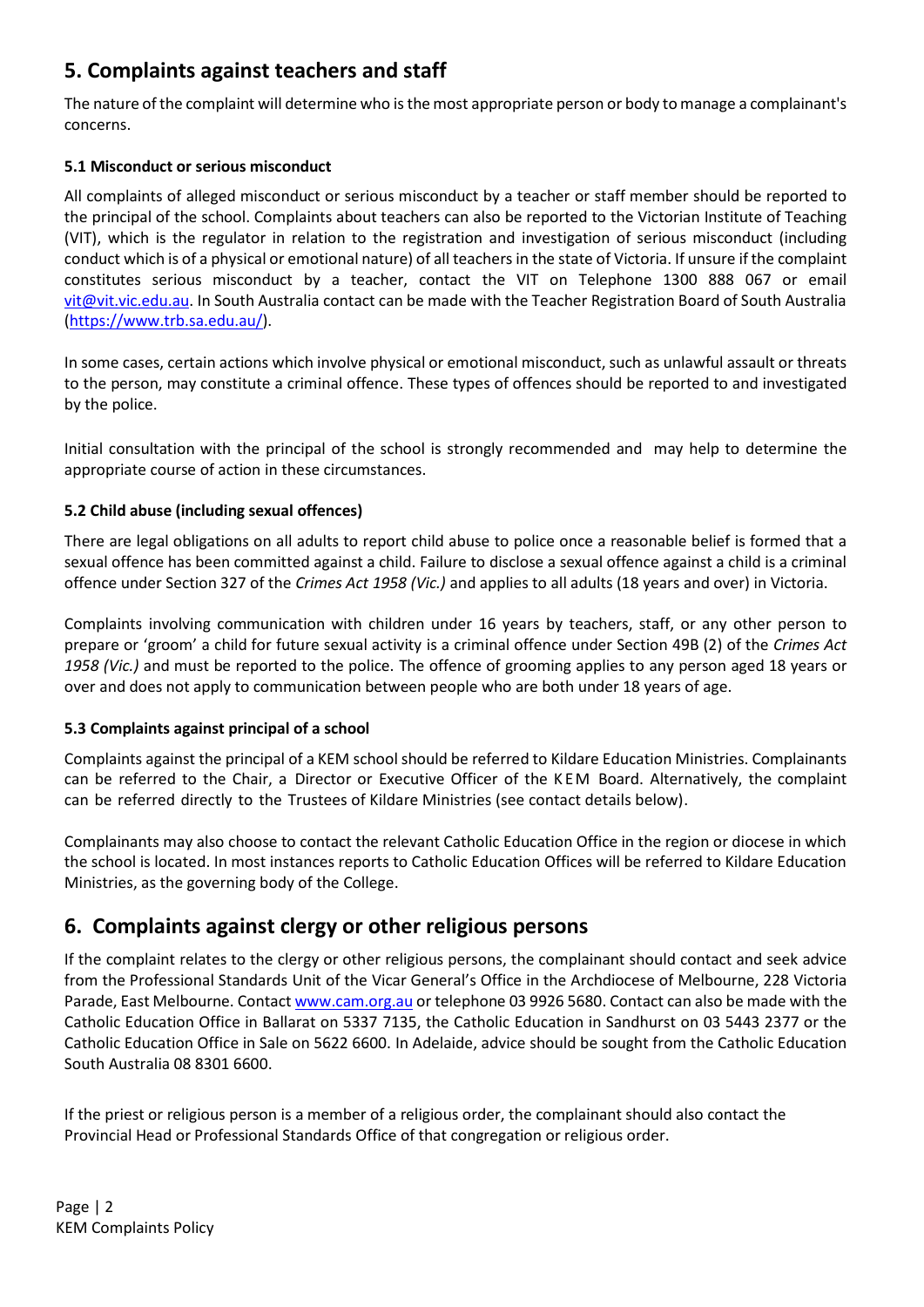# **7. Anonymous complaints**

Kildare Education Ministries will endeavor to address and respond to all complaints. In some situations, however, KEM will not address complaints that are made anonymously or which lack sufficient detail to enable an investigation or resolution of the matter. To ensure procedural fairness, respondents have a right to know the particulars of the allegations being made against them, and be given an opportunity to respond to them.

# **8. Procedures for complaints about issues arising at a school**

All schools are required to develop and maintain a fair, effective and efficient complaint-handling process so that complaints about events or decisions at the school can be addressed.

The following steps can guide the process for those wishing to make a complaint about issues arising at a school.

### **8.1 Clarify the issue:**

- Be clear about the topic or issue to be discussed.
- Be mindful of the need to ascertain all the facts relating to the circumstances of the topic or issue.
- Think about what would be an acceptable outcome.
- Check and observe the school's complaints policy or guidelines.

### **8.2 Follow the school complaints policy or guidelines which may include:**

- Writing an appropriate letter or email to the relevant person (e.g classroom teacher) outlining concerns.
- Making an appointment to speak on the phone or in person with the relevant person(s).
- Speaking with a Year Level Coordinator or Learning Leader, or equivalent, if appropriate.
- Arranging meeting times or phone calls through the school office.
- Ensuring the relevant person(s) is (are) given a reasonable amount of time to take the steps required to resolve or address the concerns.

### **8.3 Contact the principal or member of college leadership:**

- If the issue remains unresolved after discussion with the relevant person(s) at the school, discuss the concern with the principal or member of the college leadership team.
- Request an appointment with the principal or leadership team member.
- Note that the principal may ask another senior staff member to represent her/him. Also, if the relevant staff member is going to be present at the meeting, the meeting time is more likely to occur outside classroom hours.

#### **8.4 Complaint escalation**

If the matter cannot be resolved at the school level, or if the complaint is about the principal of the school, complainants may contact Kildare Education Ministries (see 5.3 above and 9 below).

For KEM Schools, complainants can be referred to the Chair, a Director or Executive Officer of the KEM Board. Alternatively, the complaint can be referred directly to the Trustees of Kildare Ministries (see contact details below).

## **9. Role of Kildare Education Ministries**

The role of the KEM is to provide advice to:

- schools, along with support, when they are responding to complaints
- complainants when they are seeking to make a complaint at their school.

KEM will generally not respond to a complaint and/or become involved when:

- the issues have not been raised with the school
- the school is continuing to address the issues in the complaint
- the issues raised are the responsibility of the school (e.g. school uniform)

Page | 3 KEM Complaints Policy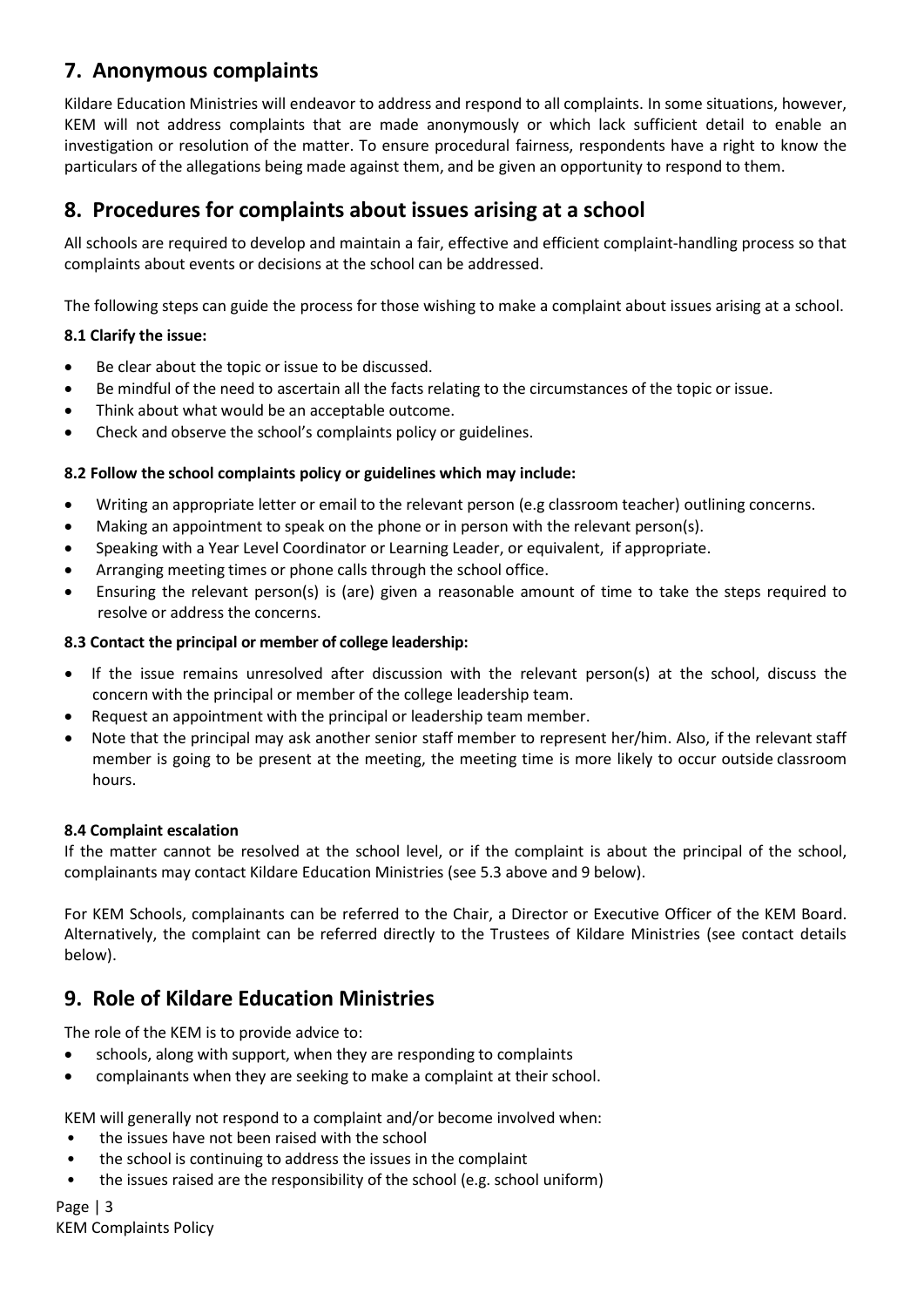- the issues raised should be able to be resolved at the school level
- the issues are raised anonymously.

### **9.1 Responsibilities of KEM**

[KEM will respond to](http://www.education.vic.gov.au/about/programs/needs/Pages/disabilityprogram.aspx) complaints when:

- a complainant is not satisfied that a matter has been addressed in accordance with the school's complaint-handling processes
- a complainant is not satisfied that an acceptable resolution has been reached
- the subject of the complaint relates to policy outside the responsibility/management of the school
- a school requests assistance to resolve a complaint
- the subject of the complaint [is the principal of](http://www.education.vic.gov.au/about/programs/needs/Pages/disabilityprogram.aspx) a school.

#### **9.2 Actions to be taken following receipt of a complaint**

Following receipt of a complaint, the responsible person at KEM will:

- acknowledge receipt of a written complaint as soon as possible, ensuring the complainant is aware of KEM's complaints handling procedures.
- record the complaint in the agreed data management system to ensure the complaint can be tracked.
- advise the complainant that a record of their complaint is being maintained.
- contact the complainant for more information to help assess the issues or allegations.
- assess the complaint, which may result in undertaking one or more of the following processes to help resolve it:
	- o allow more time for resolution at the school
	- o provide assistance to reach a resolution through KEM support
	- o arrange for an independent investigation.
- where necessary, seek advice from appropriate sources and/or external agencies to determine how a complaint may be reviewed and whether other avenues of appeal/redress already exist.
- inform the principal of the receipt of the complaint and provide an opportunity for the principal to respond to the issues raised.
- advise the complainant of any delays that may occur in KEM's ability to respond within a set timeframe.
- where it is considered appropriate, provide the complainant with an opportunity to respond to the principal's response to the matters raised prior to making a decision about the complaint.
- where necessary, actively support the complainant with special needs through the complaint process.
- provide the complainant and the principal ofthe school with the results of KEM's assessment ofthe complaint.
- record the outcome of the complaint in the agreed system database.

#### **9.3 Possible outcomes of a complaint to Kildare Education Ministries**

KEM's assessment may result in advice provided to the school for action. If the complaint is upheld, suggested actions could include providing the complainant with:

- an apology or expression of regret.
- formal communication of a change of decision, policy, procedure or practice.
- the provision of counselling or other support.

If the complaint is not upheld the suggested actions could include providing the complainant with:

- an explanation of:
	- $\triangleright$  how the decision taken is consistent with school policy
	- $\triangleright$  how the decision taken is supported by an external agency that specialises in the area under consideration
- how KEM policies and guidelines are reflected in and supportive of the decision.
- the provision of counselling or other support.

It is not the role of KEM to 'sanction' or 'punish' a school or to disclose details of disciplinary proceedings relating to its employees. Privacy laws may prohibit information being provided to the complainant of any specific action